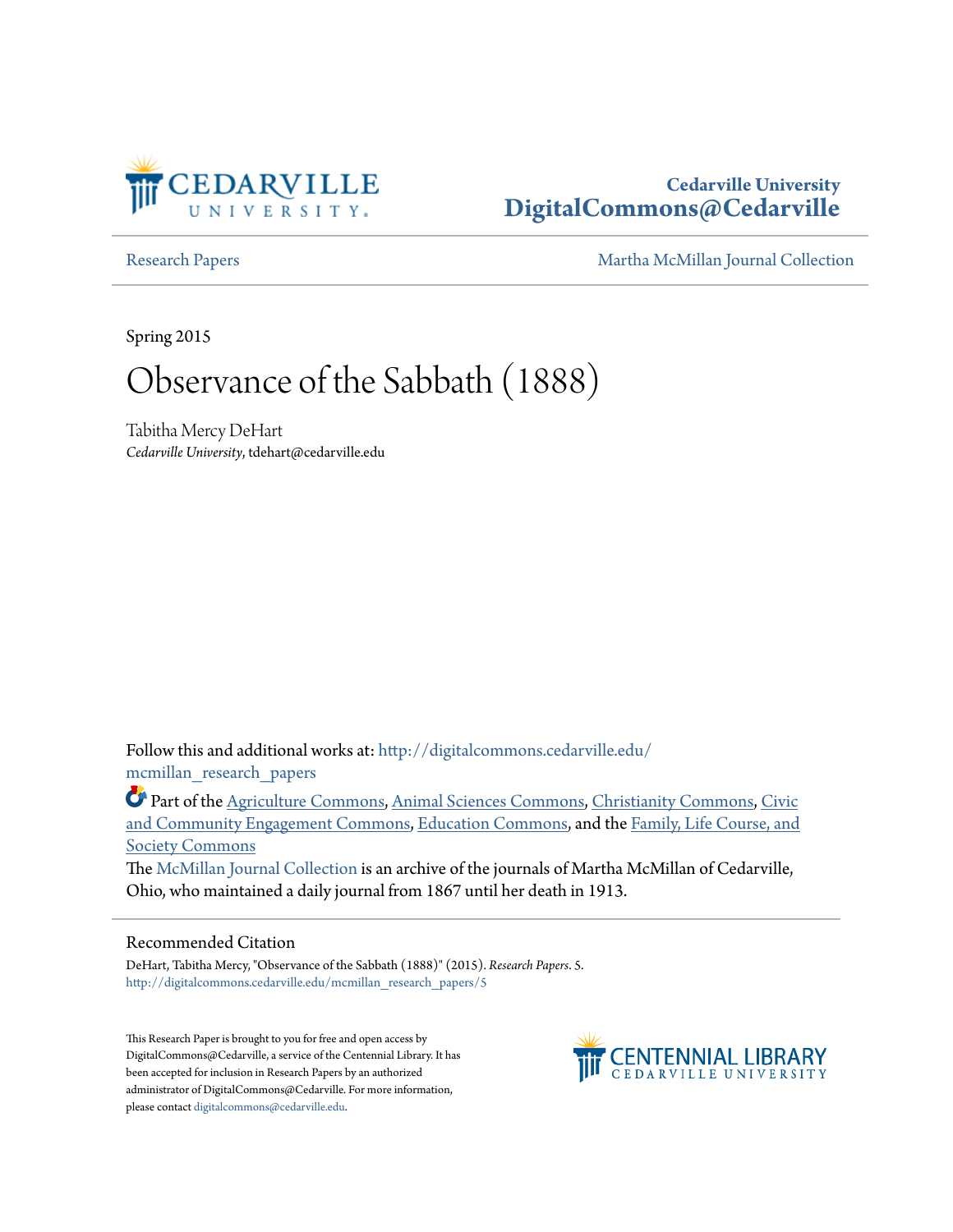#### Observance of the Sabbath

#### 1888

#### Tabitha DeHart (2105)

It is clear from Martha's journals that her faith was a large part of her life. This is perhaps most clear in how she documents the Sabbath each week in her journal. Starting in or before 1868, Martha recorded the text of the sermon each week, often with a few of her own brief reflections on the text. Martha also documents the weekly routines that she and her children kept on the Sabbath—sermon, Sabbath school, Young folks prayer meeting, and catechism reciting. Martha seems to have been a (though not necessarily *the*) spiritual leader in her home, and the way that Martha led her family in observing the Sabbath highlights how much Martha prized her own faith and how committed she was to cultivating that same faith in her family.

During Martha's lifetime, a mother was expected to play a large role in cultivating her children's moral natures: "The greatest responsibility that the middle-class matron had was to her home life—to be, in fact, 'the angel of the house'" (Graham 156). According to another source, "interest in domestic piety increased between 1830 and 1870 [as] the traditional Calvinist notion of sin and salvation [was overturned] by advancing the spiritual dimensions of the home' (qtd in Graham 156).

Of course, the Sabbath was an important part of cultivating home religion. In her *House and Home Papers,* Harriet Beecher Stowe, speaking through the voice of her pseudonym "Christopher Crowfield," states, "I should define the Sabbath as a divine and fatherly gift to man,—a day expressly set apart for the cultivation of his moral nature" (14). Stowe goes on to say that "accordingly, whatever ways and practices interfere with the purpose of the Sabbath as a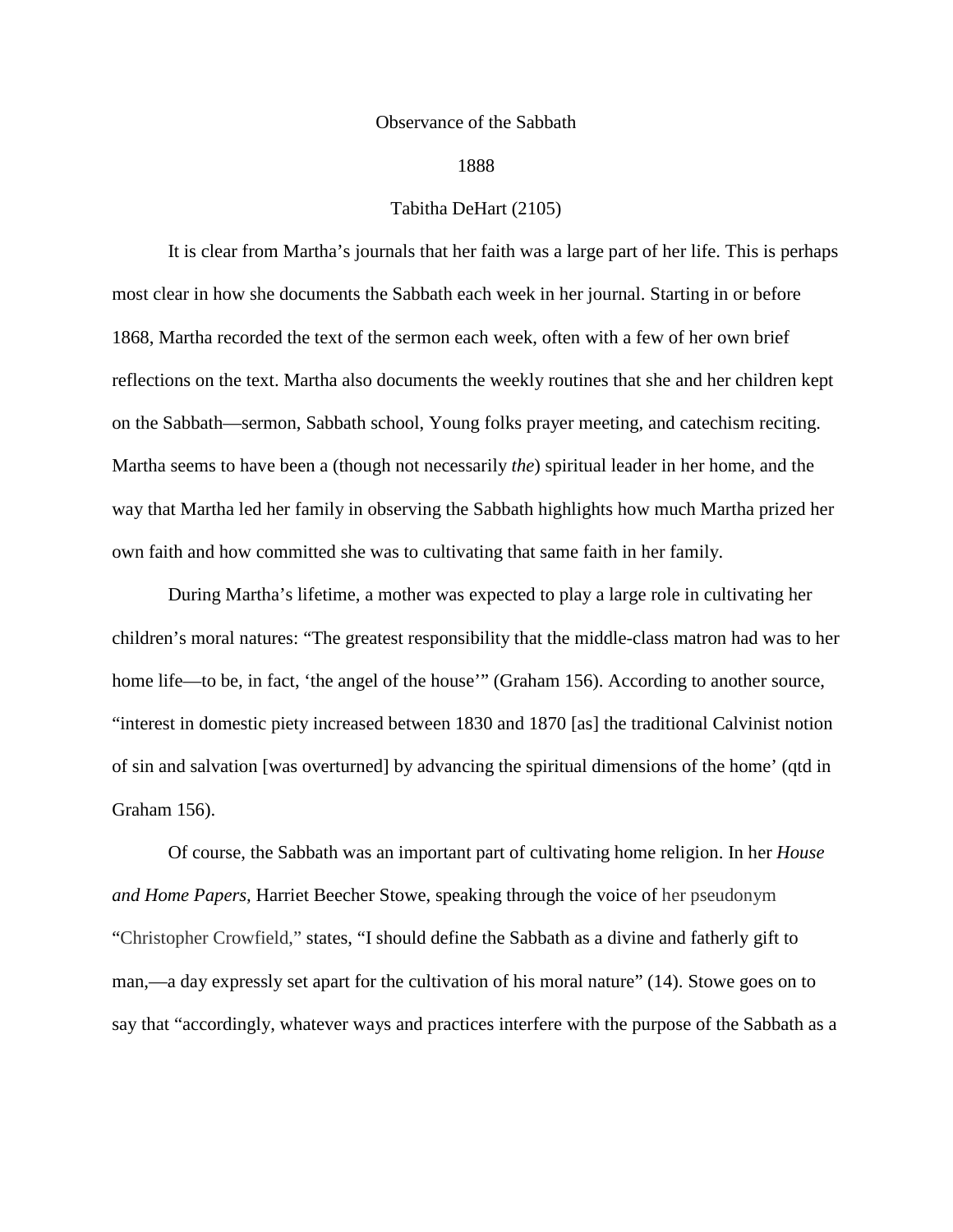day of worship and moral culture should be avoided; and all family arrangements for the day should be made with reference thereto" (322).

Martha finished reading Stowe's *House and Home Papers* on June 5, 1867, so Stowe's views of home religion likely influenced Martha's understanding of the purpose of and appropriate practice for the Sabbath. Martha certainly structured her Sabbath day around "cultivating her moral nature" and encouraged her children to do the same. A typical Sabbath for Martha included attending church in the morning with her husband James and listening to a sermon or two, visiting with friends or at times tending to the sick, and reviewing catechism with the younger children in the evening. Her teenagers—Fred 18, Harlan, 16 and Homer, 14, and Clayton, 8 attended Sabbath school as well as the "Young folks prayer meeting" which apparently started at 5:30. On 20 May, 1888, Martha writes, "Harlan and Homer went to the Sabbath School as usual and came back home" and on 13 May she writes, "At half past five Fred and Harlan attended the young folks prayer meeting." At some point, Martha also became a Sabbath school teacher herself, a role she took very seriously.

Martha, too, led her younger children—the ones who couldn't go the "Young Folks prayer meeting"—in Bible reading and catechism reciting. According to Graham, "the catechism [was] a series of questions and answers based on the Bible and ratified by the Southern Presbyterian Church" (156). Some of the questions in the catechism covered the topics of "sin and salvation, the Ten Commandments, and the Lord's Prayer" (156). Nearly every Sabbath, Martha mentions the "questions, Psalms, and Bible reading" in her report of the day. On 17 June she writes, "We had our catechism (?) and Bible reading as usual," showing that this Sundayevening routine was just that—routine.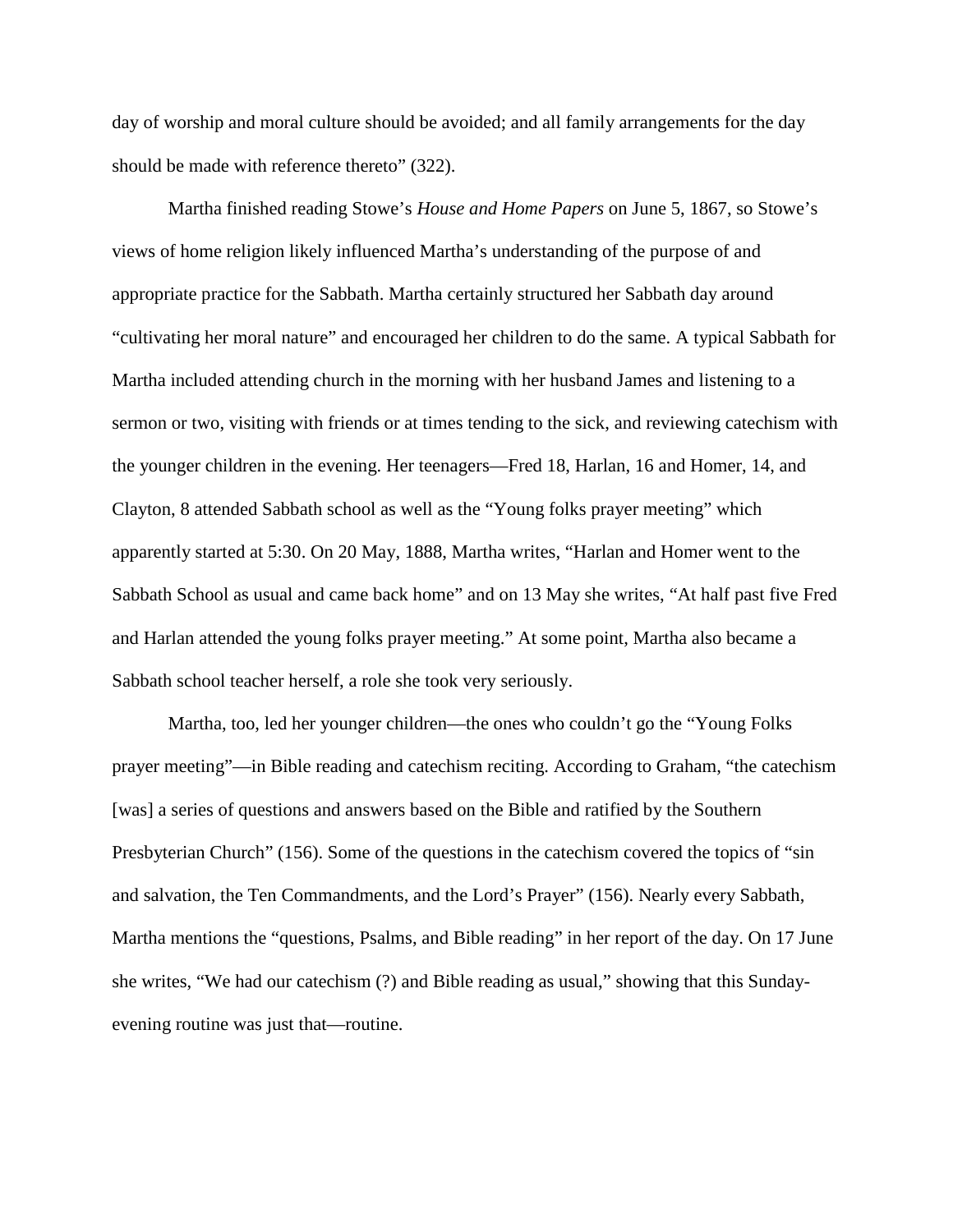As with any family—especially one in Victorian America—the activities that children take part in are largely dependent on what their parents allow and promote. The fact that these Sabbath activities were such an integral, routine part of Sunday for her children suggests that Martha cultivated her children's "moral natures" through encouraging these activities. Based on her respect for Dr. Morton, it makes sense that she would have integrated his teaching on the topic, as well. On Sunday, 23 September, 1894, she records the following:

"The subject of the text is the model home—or religion in the family. […] To act wisely in the home we must have parental government as government in the home. There must be a mingling of parental authority with parental love. We are not acting wisely if we leave our children to decide whether they go to church or not—or whether they ramble about on the street or not."

Stowe also promoted faithful church attendance: "As members of the community, we should go to church, and do all in our power to support the outward ordinances of religion. If a conscientious man makes up his mind that Sunday is a day for outward acts of worship and reverence, he should do his own part as an individual towards sustaining these observances" (327-328). It was rare that Martha skipped church, and when she had to for health or some other reason, she was greatly disappointed. On Christmas day of 1898, Martha writes, "I was at home to day. A matter of necessity I never like to be away from church- especially the last Sabbath of the year or the first Sabbath." And yet, she writes that someone (Clara, perhaps) brought the text of the sermon home for her, which she duly notes in her journal, even though she was not there to hear the message.

Stowe focuses on the heart of the law rather than the letter of the law in her recommendations on how the Sabbath should be spent. She argues that there should be flexibility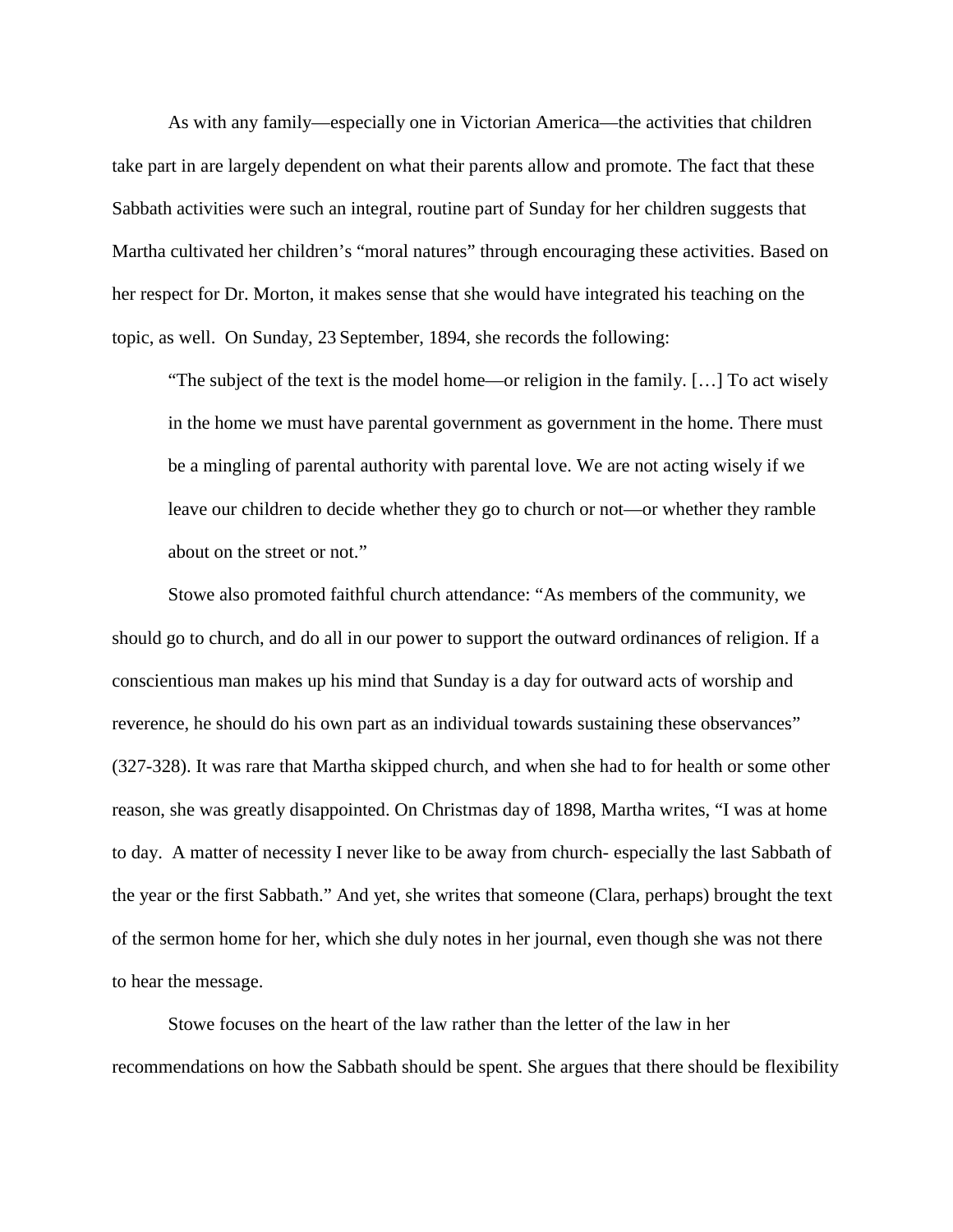in the way one chooses to keep the Sabbath; for example, it matters less what kind of music that one listens to and more what "effects" that music has on the person who listens to it (327). Also for Stowe, part of retaining flexibility in one's observance of the Sabbath was in "giv[ing]  $[\dots]$ latitude […] to children" (324).

Martha showed flexibility in the way she observed the Sabbath by accommodating her children and by occasionally missing services to care for a needy friend. On 4 June, 1888, she writes, "This afternoon Clayton and Jason and I had our questions and Psalms and text out in the sunshine on the bridge over by the railroad. The Carpenter read the 13 and 14 chapters of Luke with us this Evening." Marthas willingness to take advantage of the nice weather and let her children be outside for their catechism as well as her willingness to include a hired hand shows her flexibility.

There are also a few times that she missed listening to her beloved Pastor Morton in order to care for an ailing or struggling friend. On Sunday, 11 June, 1888, she writes, "Mr. Mc. and I called at Uncle David Torrences (?) before church, Aunt Nancy asked me to stay with them. Mr. Mc. called for me after preaching. […] We had preaching at our own church. Mr. Morton preached I was so anxious to have been there--but did not want to leave Aunt Nancy." Similarly, on Sunday, 8 July, 1888, she writes,

"Fred, Harlan, Clara and Jason at Sabbath School and church. Fannie, Homer, Clayton, and Florence at home. Mr. Mc. and I went off to Mr. Peters this morning--they seemed so sorrowful we could not find in our heart to leave them--we went with them to their church in Selma. Rev. Timmons (?) and Rev Johston (?), colored brothers […] altogether we certainly felt that, under the circumstances, it was good for us to be there--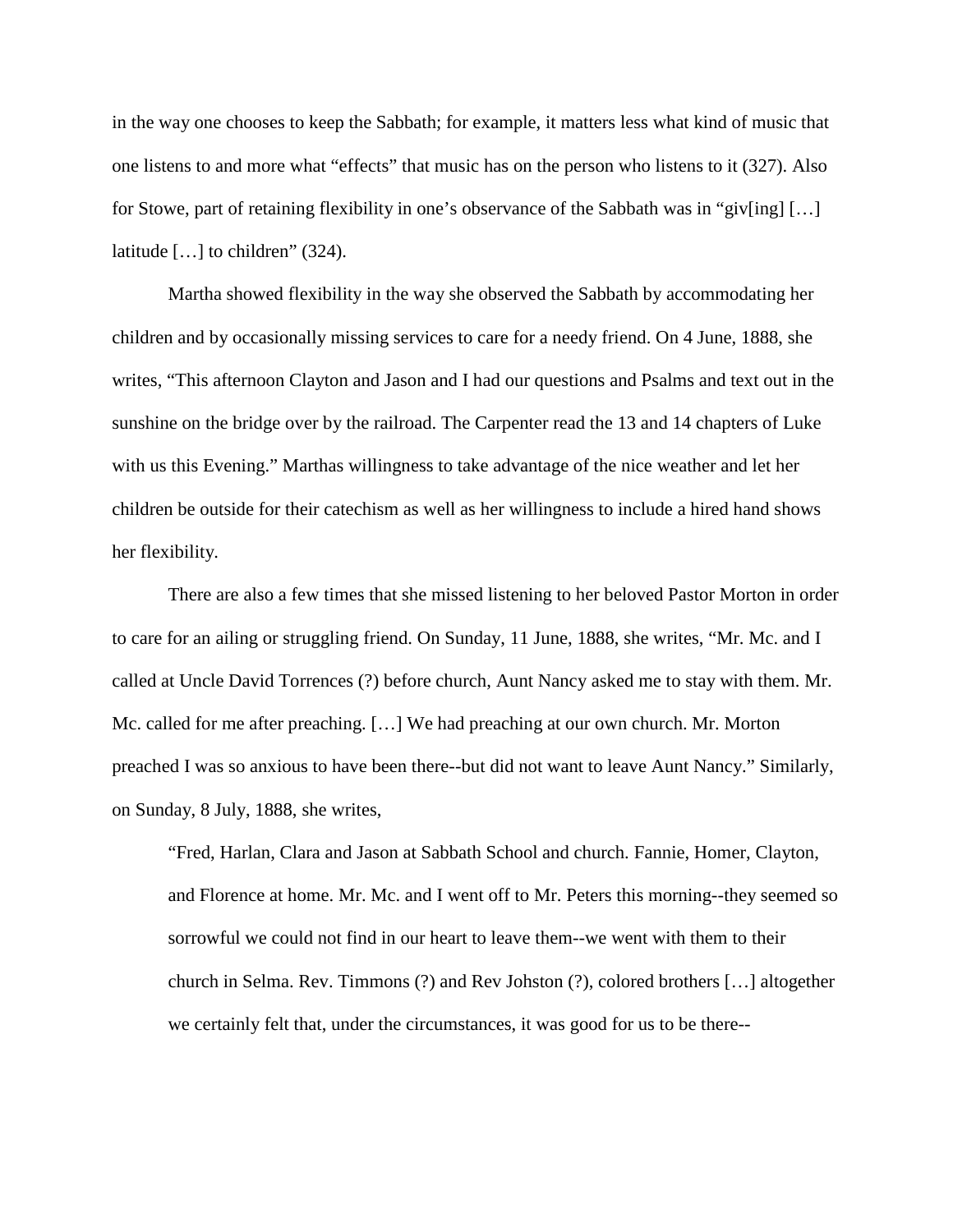notwithstanding what their mistakes might be yet it was pleasing to see that they were resting all upon Jesus and where in earnest in trying to lead others to him."

The way that Martha keeps the Sabbath, then, provides an important window into her heart: for her, personal holiness—as represented by attending her own church where she can trust she is receiving correct doctrine—as well as keeping a certain tradition (attending her own church) is less important to her than caring for the needy.

Martha's heart to seek the Lord and to cultivate this attitude within her children is perhaps best distilled in the following speech she gave and then recorded in her journal on 9 July 1899:

"But we are to talk today more especially on the mother's work. It is generally understood that a mother's work must begin at home. Madam Willard said it was only as a mother did her full duty in her own home that she is capable of doing anything of great value elsewhere. A mother must first reform herself. She must first be right with God before she will be able to set her own home or family right.

But there are many sides to a mother's work. I will speak a moment on the spiritual side and will begin by asking what is the most important thing to teach a child? The greatest thing a child can be tonight in the world is to fear the Lord. To teach this well implies most everything else. It means to see God in everything. It means to teach the (seein?) of sin. It means to teach a child who God is, what heaven is. It means to teach what hell is, how dreadful it is to be lost, to go down to the dark region of darkness. It means to teach a child from its very infancy who Jesus is, who loves the little children and said forbid them not to come unto me. This implies they are susceptible of love. Then his promise they that seek me early shall find me. Let it be remembered to be successful we must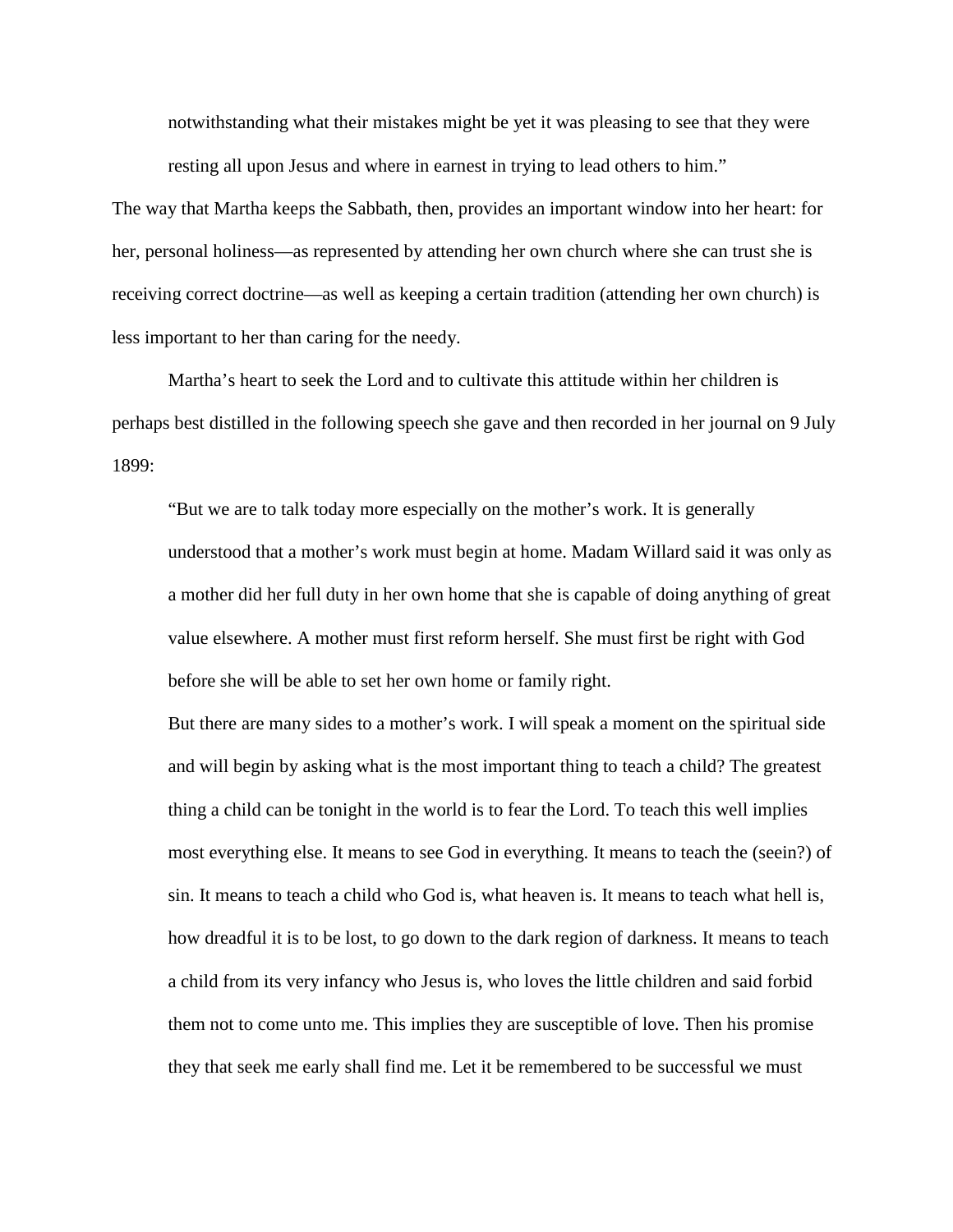begin early. Teach a child to pray as soon as it can lisp its mother's name. Teach it to love and reverence the Bible. Teach them little texts. Teach them obedience."

Martha took her role as mother and spiritual shepherd seriously, both in her teaching of Sabbath school outside of the home and in her cultivation of religion within the home. This is perhaps clearest in how she chose to observe the Sabbath, and how she encouraged her family to do the same.